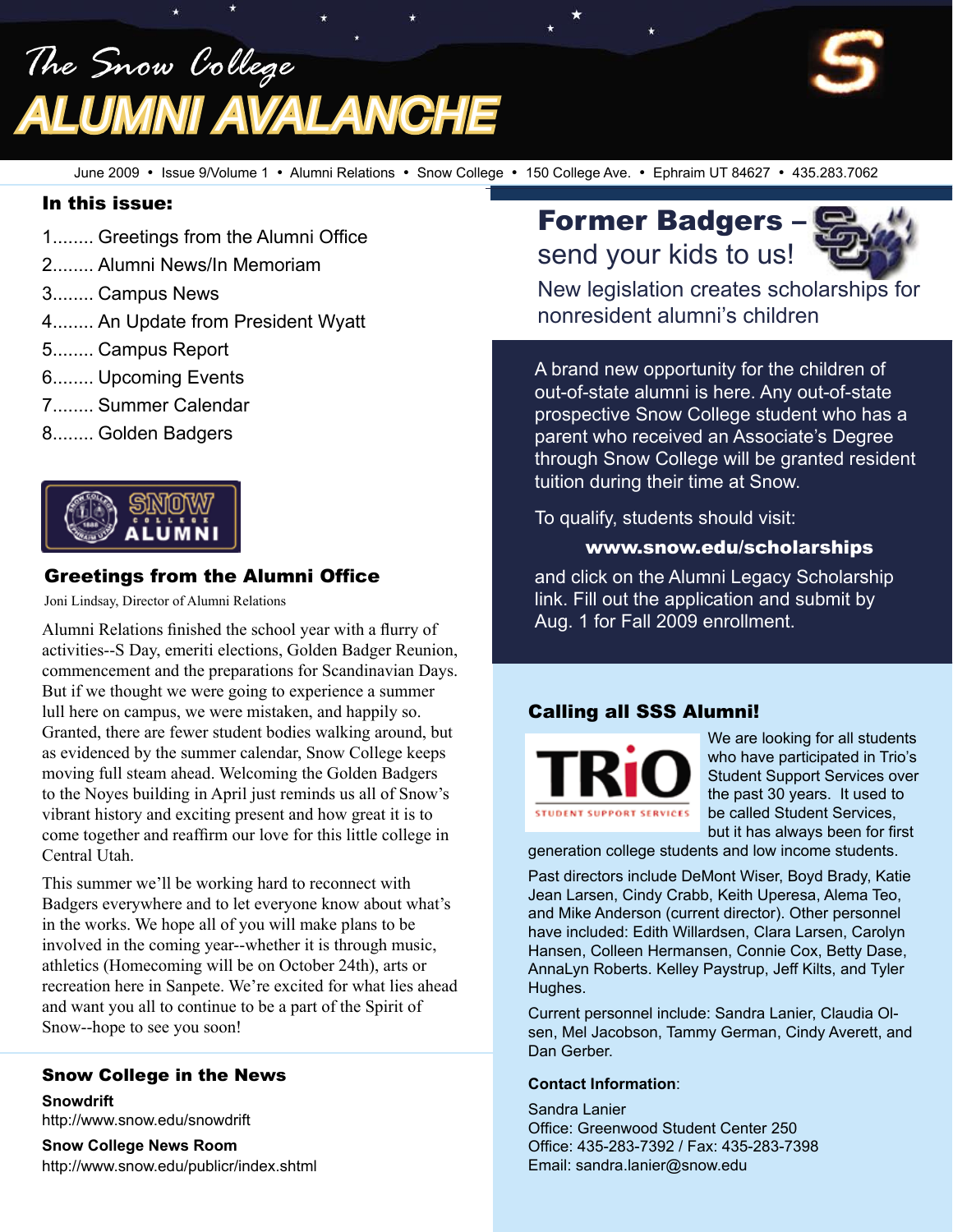### In Memoriam Kenneth Ralph Poulson



Our loving father, grandfather, husband, and great grandfather Kenneth Ralph Poulson passed away peacefully with family on Easter morning, April 12, 2009, at the age of 82 in Salt Lake City, Utah, from complications related to Parkinson's disease. Kenny was the ultimate family man and derived his greatest joy

from doing things with and for his wife of 56 years, Virginia W. Colton, children, son-in-laws and grandchildren.

Ken was born in Ephraim, Utah to Ralph and Zelma Ottesen Poulson on June 11, 1926. He and his sister, Carol Nielsen were raised in Sanpete County where Ken developed his strong work ethic in the family poultry and farming business. His love of adventure and the outdoors was developed in the mountains and lakes of Sanpete County, where he hunted, boated and helped to pioneer skiing. He later served his country as a medic in the United States Navy. A first-generation college graduate, Ken earned his Associates Degree from Snow College and a B.S. in finance from the University of Utah in 1951.

For three decades Ken directed Beryllium exploration and mining operations as a Vice President of Brush-Wellman Inc. of Cleveland, Ohio. Ken also served as President of the Utah Mining Association and on the Board of Governors for the Salt Lake Chamber of Commerce.

"Captain Kenny" was known for being one of the first persons ever to water ski on one ski on Jackson Lake and later created one of the first personal maps of the shoreline and campsites of Lake Powell.

#### Zella Francom Madsen



After 97 1/2 years of gracious living, early on the morning of May 13, 2009, with her loving children by her side, Zella peacefully joined her loved ones who have preceded her.Zella was born on November 4, 1911 in Levan, Utah as the first of eight children to Ray and Louise

Francom. She met her sweetheart, Leon Madsen, while attending Snow College. They were married on May 1, 1939 in the Manti LDS Temple. Zella was a dedicated member of the LDS Church, serving in many capacities. She found great joy and fulfillment in service to others. Her homemaking skills were exceptional. Her delicious home cooked meals, hot cinnamon rolls, cozy quilts, hand-dipped chocolates, fresh cut flowers, and so much more, were frequent gifts enjoyed by family and friends. Zella loved the great outdoors. Fishing and camping were her favorite pastimes. Her love of gardening helped keep her young and she always delighted in sharing the fruits of her labors. Her family and the love they shared brought her her greatest joy. Zella inspired us all with her strength of body, mind and spirit. She had a calmness and sweetness that came from her firm and constant faith and a sureness of her purpose here on earth. We will miss her spunky personality and keen sense of humor. She always kept us smiling.

#### **BADGERS GROW GOLDEN —** *OR MAYBE SILVER*

Some Badgers are Golden (we're special ya know) We met for reunion, our mem'ries in tow

I heard people say, "Is this *our* old Snow? "My goodness it's changed—tell us please where to go"

Old Noyes looked the same—'til we entered the door Then cute, smiling guides pointed up to floor four

Tags for our names were essential for sure None looked quite the same as we did—long before

My hair has some gray, Hey—at least it's still there! Plus I have my own teeth, but some pounds I can spare

In 50 plus years, we've 'been through the mill' But our giggles and grins were recognized still

Visits were sweet, and our banquet delicious Hugs and chuckles aplenty—the occasion auspicious

The music was grand, the dance floor inviting My endurance was baaad, but my partners—exciting

We searched a long time—you finally got found From the '59 grads back to...well, those still around

I *loved* the phone visits—so why weren't *you* there? We all really missed you—but I ate your share

We checked family and friends, looked at Dex, who 'knows best' Finding many of you—please help find the rest

We'll meet yet again—in just one more year Help us once more—make Snow magic appear.

--Merilyn Anderson Jorgensen, Class of 1958



#### **Thanks to all of you who attended the Golden Badger Reunion!**

Now we're building the Golden Badger Directory. If you're a Golden Badger and are receiving the Avalanche, you are in it. If you know anyone who is not currently on the mailing list, please let us know! We want to invite *every* Golden Badger to next year's reunion!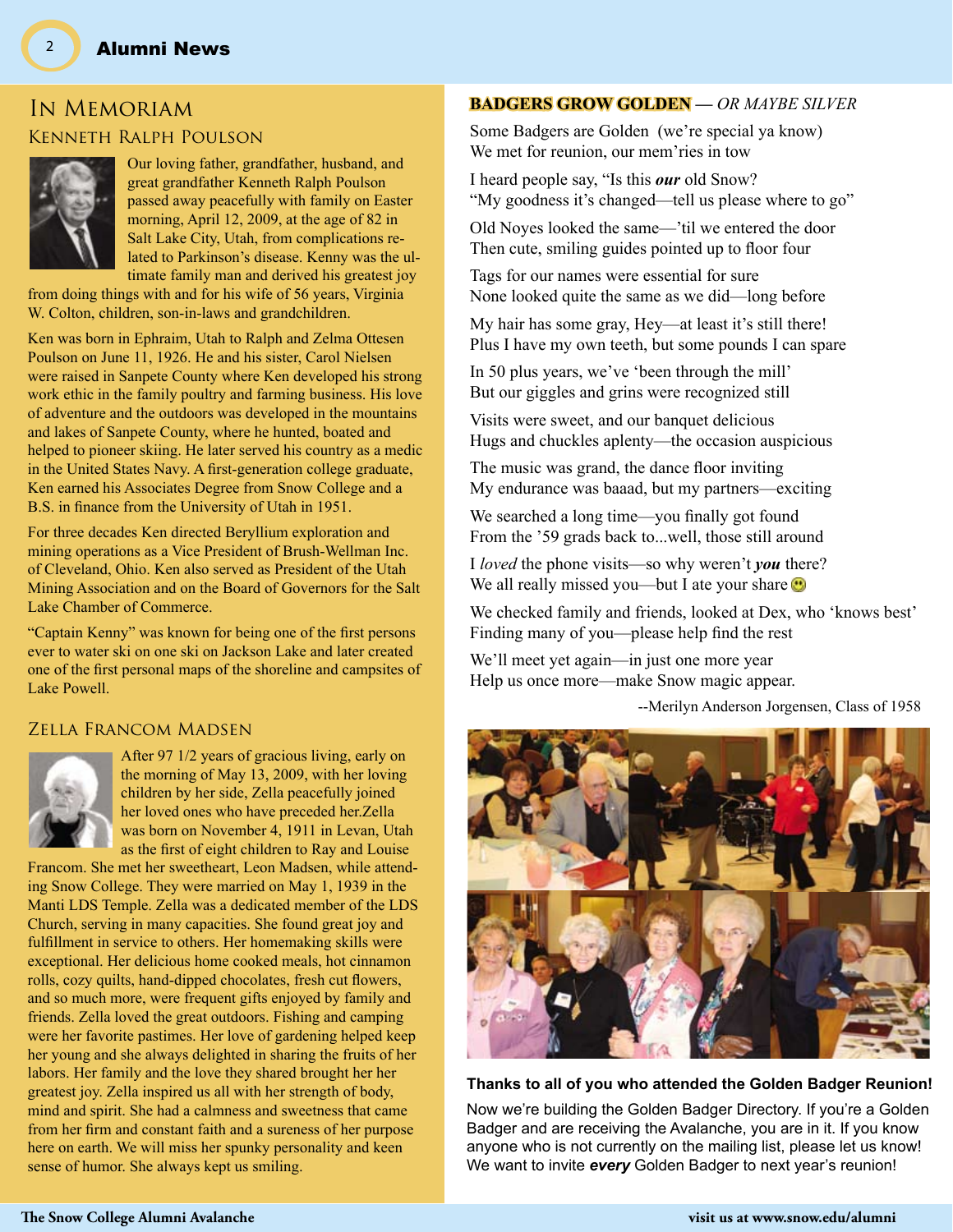Campus News

#### New Director of Jazz Studies

The Horne School of Music wishes Scott Wilson well as he leaves us for warmer winters at the University of Florida. We are pleased to announce the appointment of James Burton as Director of Jazz Studies at Snow College. Burton will be on campus July 6-11, as part of the faculty of the Juilliard Jazz Workshop at Snow College.

James Burton III, trombonist, composer, arranger and educator is among



a new wave of musicians hitting the jazz scene with an expressive sound, steeped in the tradition. James is a Summa Cum Laude graduate of Jackie McLean's Institute for Jazz Studies, and the Juilliard Jazz Studies Artist Diploma program. During this time he was a student of worldrenowned trombonists Wycliffe Gordon, Steve Davis and jazz luminary Jackie McLean. James has also had the opportunity to study with NEA Jazz Master Curtis Fuller via the Skidmore Jazz Institute and the Betty Carter Jazz Ahead residency at

the Kennedy Center. James has recently completed a master's degree in jazz studies from the Juilliard School, studying with trombone icon Steve Turre.

James has performed alongside many great jazz artists, including Illinois Jacquet, Gerald Wilson, James Moody, Frank Wess, Jimmy Heath, Slide Hampton, Herbie Hancock, Jon Faddis, and Eric Alexander. James has also performed with the Ray Charles Orchestra, the Duke Ellington Orchestra, the Count Basie Orchestra, the Lionel Hampton Orchestra, the Dizzy Gillespie All Star Big Band, the Carnegie Hall Jazz Orchestra, the Lincoln Center Jazz Orchestra, and the Roy Hargrove Big Band. In addition to his musical credits, James has appeared in the major motion picture Bolden, as well as a national television ad campaign for Grey Goose. James has played many venues and festivals around the world, some of these include Tanglewood, the Litchfield Jazz festival, the Berghausen jazz festival (Germany), the Spoleto festival (Italy), the Tim Festival (Rio de Janeiro), the JVC jazz festival (NYC), the Lionel Hampton Festival, the Kennedy Center, Alice Tully Hall, Avery Fisher Hall, Aaron Davis Hall, the Blue Note, Birdland, Iridium, Jazz Standard, Smoke, Dizzy's Club, Rose Theater, Smalls, Scullers, Regatta Bar, B.B. King's Club and the Sporting Club of Monte Carlo, Monaco.

James has also participated in many educational outreach programs including two NEA Jazz in the Schools tours in conjunction with Jazz at Lincoln Center, as well as residencies at Georgia Academy for the Blind and the University of Costa Rica. James has also taught at Jackie McLean's Artist Collective and served in an adjunct capacity at the Hartt School of Music's jazz program since 2002. James is currently a Morse Fellow, and a Gluck Fellow at the Juilliard School, providing musical instruction for 2nd grade students in Harlem, as well as providing jazz performances for nursing homes and pediatric care facilities in NYC.

Dean of Fine Arts, Vance Larsen adds, "Burton first attended college on a football scholarship and reports he can still bench press over 300 lbs. and is also rumored to be the 'best basketball player of any active jazz musician in Manhattan."

#### Valedictorian and Other Honorees Named



Four students have been named as honors recipients for Snow College graduation: Celeste Wouden (Mantua) as Valedictorian, Paige McGuire (Provo) as Salutatorian, along with Laura Christopherson (Clinton) and Jacob Porter (Centerville) as Outstanding Citizenship Recipients.

Go to **http://www.snow.edu/publicr/09/042509.shtml** for details.

#### Snow College Nursing Program



The past few months have been very exciting for the Snow College Nursing Program. Clinical rotations are finished and we are grateful to all the hospitals, clinics, and the Richfield care center for hosting the students for this experience. All of the students performed exceptionally well and are now back in classes finishing up the year.

The students attended the Utah Student Nurses Association (USNA) conference in Price. There they attended workshops, talked to representatives from other schools and hospitals, and voted for next year's USNA officers. Our Jennifer Cafferty was elected Vice President of USNA. She went to the national conference in Tennessee and represented Snow College and Utah. We look forward to wonderful things next year as she continues her service to the nursing students in Utah.

The State Health Occupations Students of America state convention was also held recently. Snow College students again were honored as top finishers in most events in which they competed. Students compete against other students in categories such as Medical Math, Clinical Skills, Creative Problem Solving, and Medical Photography to name a few. Two practical nursing students and four nursing assisting students are going to the national convention located in Nashville Tennessee in June.

The coop RN program expanded to meet an increased demand for next year from 20 to 30 students! Faculty had to be flexible and take on the extra requirements to accommodate the larger class size. Julie Taylor is one that is taking this increased workload. She holds a Master's Degree in Nursing Education and recently passed the exam to be a Certified Nurse Educator. She is a valuable member of the nursing faculty and works very hard to ensure the students have a quality education.

#### Snow College Business Division Accredited



The Snow College Business Division has received full accreditation with no notes or conditions from ACBSP (Association of College Business School and Programs). This makes Snow College one of a select few two year business programs in the nation to be accredited. This

is just one more evidence that Snow College is "the best two year institution in the nation".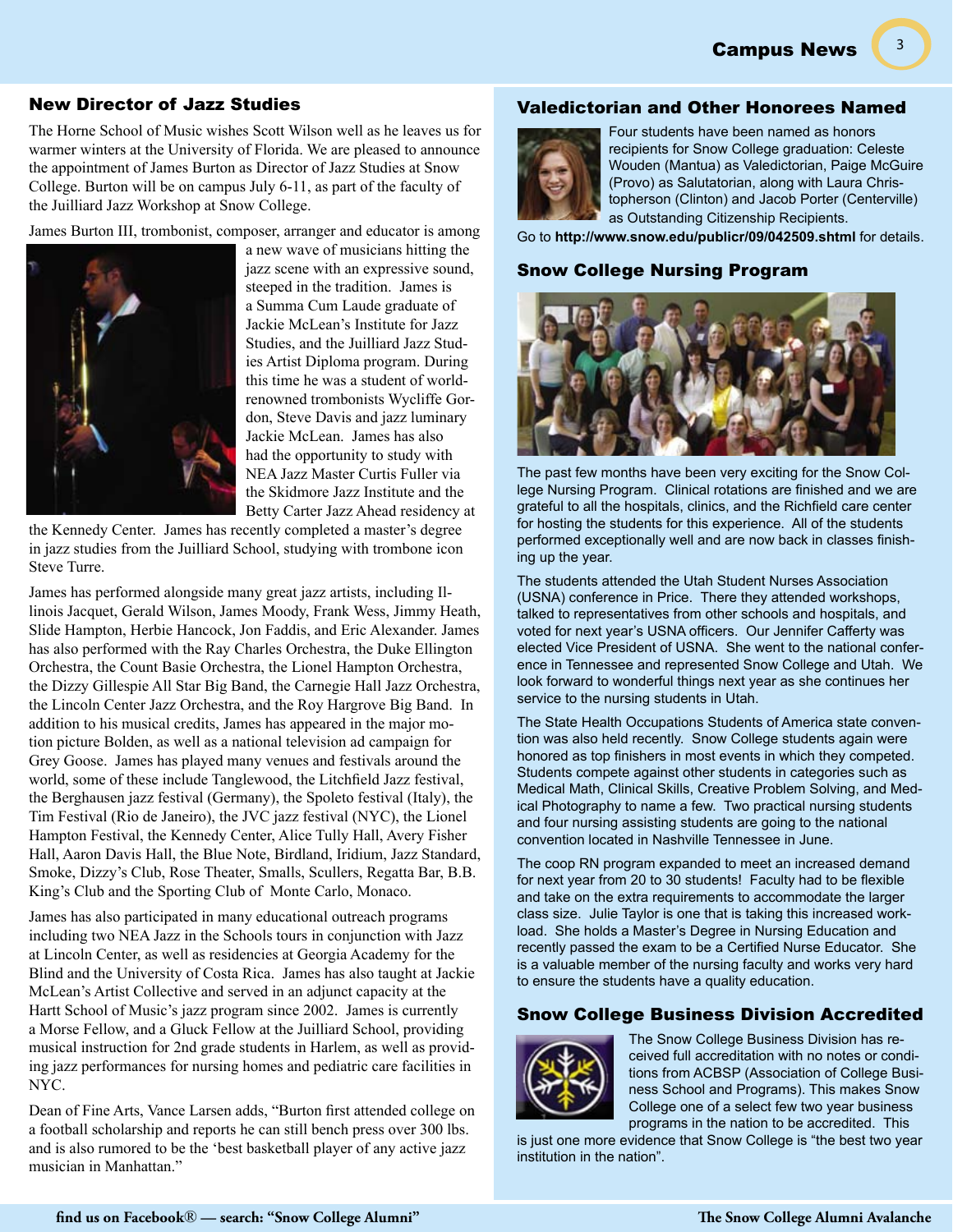

Greetings from Snow College! Our future looks bright, in spite of the economic challenges we – and the world – face. Like all colleges and universities in Utah, our budgets are being cut, but, unlike several of our sister institutions, we are seeing a huge increase in the number of students coming to Snow this fall. The budget process has captured much of our attention; however, we have maintained a positive focus and will be ready this August for the start of our largest freshman class in history.

We know that those new freshmen joining us in the fall will have a life-changing experience while on campus. Teaching students – both inside and outside the classroom – is what Snow's committed faculty and staff do best, and I hope you'll enjoy reading a few of the many student success stories outlined below:

**Science Success:** Snow has a rich history of preparing pre-med, pre-pharmacy, and pre-engineering students. Four-year universities continue to seek our alums, and there is good reason. Over the past decade nearly 60 percent of our students taking the Pharmacy College Admissions Test have scored in the 95 percentile or higher. Eighty-three (yes, 83!) percent of them have been accepted into pharmacy schools.

Engineering faculty tout of their students' transfer success, evidenced by their high GPAs at graduation. Since 2000, 41 percent finished up their bachelor degrees with a "cum laude" honor distinction, and each student finishing a graduate program completed with an average GPA of 3.59. Pretty impressive!

A personal, local example of this success is Jason Wheeler. After graduating from Snow, he went on to earn a master's degree at MIT on a full Presidential Scholarship, where he graduated first in his class at MIT. This spring he completed a PhD in Biomechanical Engineering at Stanford.

Speaking of former students, last fall we hosted a wellattended reunion for all science alumni, and we launched a campaign to raise \$1 million for science student scholarships. Recently retired professors Boyd Beck, Paul Fore, and Bart Nelson enjoyed visiting with their former students. Afton Hansen also attended, and Jim Luster, Layle Erickson, and Blaine Moore were honored. It was a great day of reminiscing, and we invite you to contribute to the scholarship fund in honor of your favorite science professor.

**Fine Arts Success:** The success of our Fine Arts Division can be credited to faculty members who love what they do and spend countless hours outside of "normal office hours" teaching, mentoring, and recruiting students. They are preparing students like Steven Hunter who, after graduating from Snow, transferred to the Manhattan School of Music in New York for a Masters of Trombone Performance. This spring Steven completed a D.M.A. at the University of North Texas.

Steven – and many others – succeed because of the performance opportunities our Fine Arts students have. For example, this is the fourth year the Juilliard School and

Snow College will be teaming up for music instruction in Ephraim for high school and college students. Faculty from both schools teach workshops and offer performances to packed audiences. Juilliard's Drama faculty and students will also return to Ephraim for a second year of "Art REACH," a two-week Juilliard Drama Intensive experience for middle to high school-age students interested in exploring the realm of the actor.

These Fine Arts opportunities aren't limited to the Eccles Center. The Visual Art Department, housed in the Humanities Building, is also experiencing a period of unprecedented growth and success. The number of students seeking visual art degrees has quadrupled in the past five years. The studios available to our students have expanded significantly and are state of the art. We have recently added a sculpture studio, photo lab, digital media center, and a student gallery. Our main gallery was renovated last spring, and hosts six major shows annually. In addition to the facilities, our students have access to a highly qualified faculty of practicing artists and are able to travel and have contact with the larger art dialogue.

**Career and Technology Success:** Student interest in our career and technology programs continue to grow. With new housing in Richfield we expect that campus to become a major destination for students across the state who are interested in the wide range of programs available there. Nursing is one significant area of focus, and alum Taylor Garcia reports that she has received the best training possible at Snow. She graduated this spring and is off to a service learning experience in Africa for the summer. She will continue her nursing studies this fall.

Also new this year is the impressive distinction given to our Business program by the Association of Collegiate Business Schools and Programs (ACBSP). The Business Management, Business Technology, and Business Administration programs received full-accreditation status by the prestigious accrediting body. As Division Dean Doug Dyreng says, "This accreditation makes Snow College one of a select few two-year business programs in the nation to be accredited." This accomplishment is indeed evidence of Snow's commitment to quality.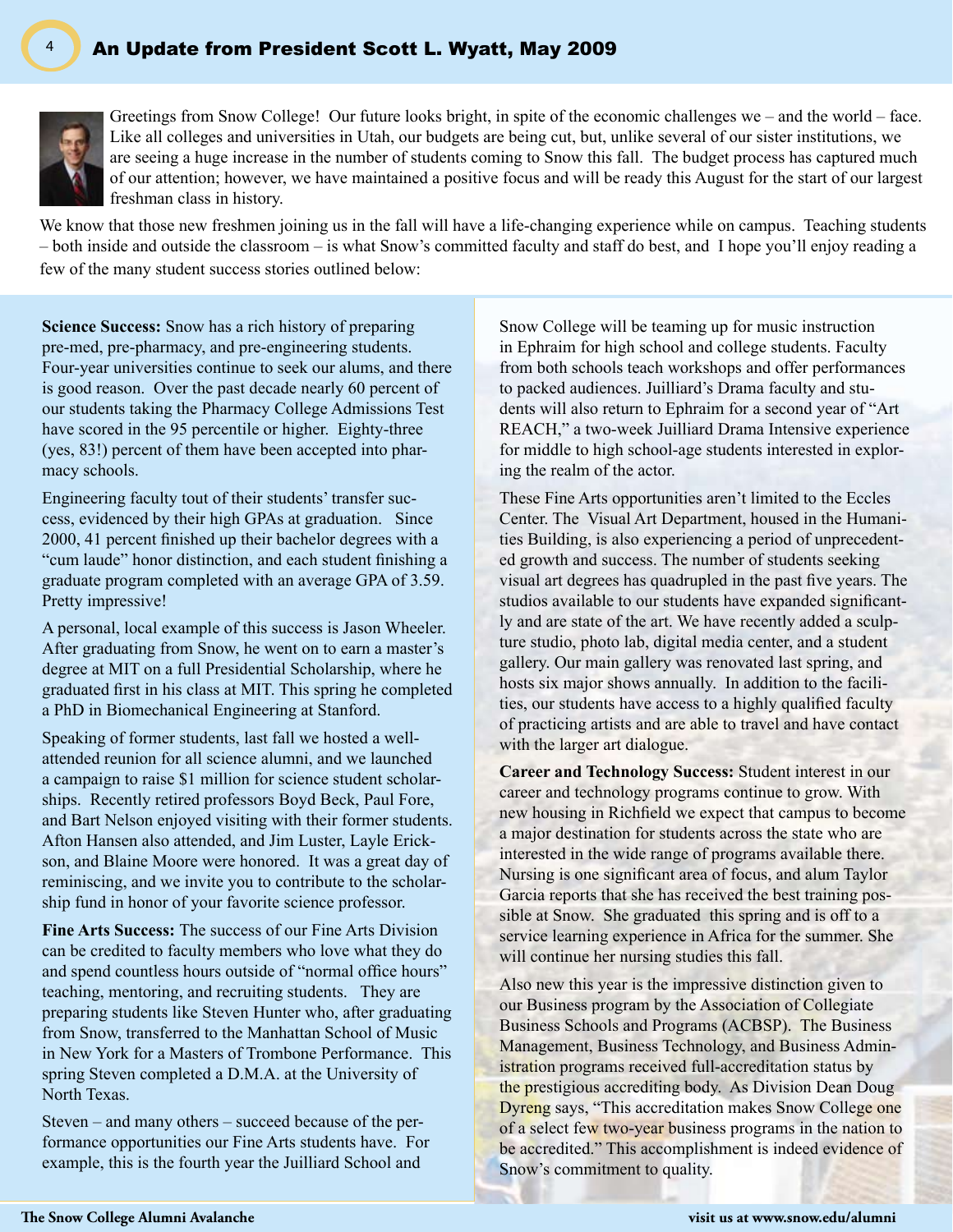5

**General Education Success:** Since most of our students have an undeclared major when they arrive on campus, it is critical that we continue to offer a solid general education program. Here again, our faculty rank among the best. Our Social Science classes are some of the most popular on both campuses and – like most general ed classes – allow students to explore options and eventually select their major of study. One subject all students need to master, regardless of their major, is English, and our faculty top the charts. In a State-wide study conducted by the Commissioner's Office, it became clear that Snow does more than any other school in the State to help students learn. The report states, "Especially notable…are the results for Snow College, whose incoming freshmen averaged the lowest of any of the schools, but whose outgoing {English} 2010 students averaged the highest."

**Athletic Success:** For the second consecutive season the Snow College football team played for the National Championship. This season we came up short 37-30 to Butler Community College in double overtime. We were down 23-9 in the fourth quarter before staging a furious comeback and ultimately lost on a blocked field goal that Butler recovered in the end zone for a touchdown. Needless to say it was very exciting. With many of last year's players returning this fall we expect to make another run at the National Championship.

We had two former Snow football players playing opposite each other in the Super Bowl. Deuce Lutui (offensive lineman for the Arizona Cardinals) and Brett Keisel (defensive These "full service" advisors are working very hard and will become a model of student service.

On a related note, soon our well-advised students will have a new place to study. We broke ground in February on the Snow College Heritage Plaza and Karen H. Huntsman Library. We expect to have the plaza ready for meetings, lunches, concerts and other activities this fall, and the library will open its doors prior to the 2010-11 academic year. I can't tell you how exciting it is to look out the window and see the construction moving forward; this will undoubtedly be one of the finest buildings in the state. It is also exciting to tell our vision of the Heritage Plaza. As you may know, we'll have raked, granite walls where names (of those who donate one year's worth of tuition) will be etched. Snow has a history of sacrifice and service, and we want to capture that spirit in a central place on campus. Students will be able to see the names of those people – people like you! – who have made their education possible.

Education is an investment in our future, and you have stepped up to help. In fact, your collective donations accounted for over \$421,411 compared to \$176,000 last year in privately funded scholarships. We encourage you to continue your support of our scholarship fund-raising efforts. We remain the best educational value in Utah, but there is still a great need. The average un-met financial need for each student after financial aid was awarded was \$6,794! Scholarship dollars really are the most important - and impactful - funds we raise at Snow College.

lineman for the Pittsburgh Steelers). They both love Snow College and have committed to help us further upgrade our programs.

The Men and Women's basketball teams improved dramatically over last season. The men finished 18-13 including a win over eventual National Champion Salt Lake Community College 67-66 on a last-second 75-foot shot to beat the buzzer. The women finished 17-14 and third in the conference.

**Continued Focus on Student Success:** We have made major changes in Student Services.

Our academic advisors have all been cross-trained and empowered to assist students in all areas of registration, advising, scholarships, financial aid, housing and more.



It's most impactful because it makes school a reality for those who otherwise couldn't be here. The photo you see in this report is one of many from my trip to New York and Washington D.C. with students from my American Government class. We had a delightful time seeing historical sites and discussing what we'd studied in class. During our week-long adventure, I reflected several times on the significance of being at our Nation's Capitol with our future leaders. Serving

our students is an extraordinary opportunity I'm grateful to have. They are the purpose of all we do, and I sincerely thank you for your support of them.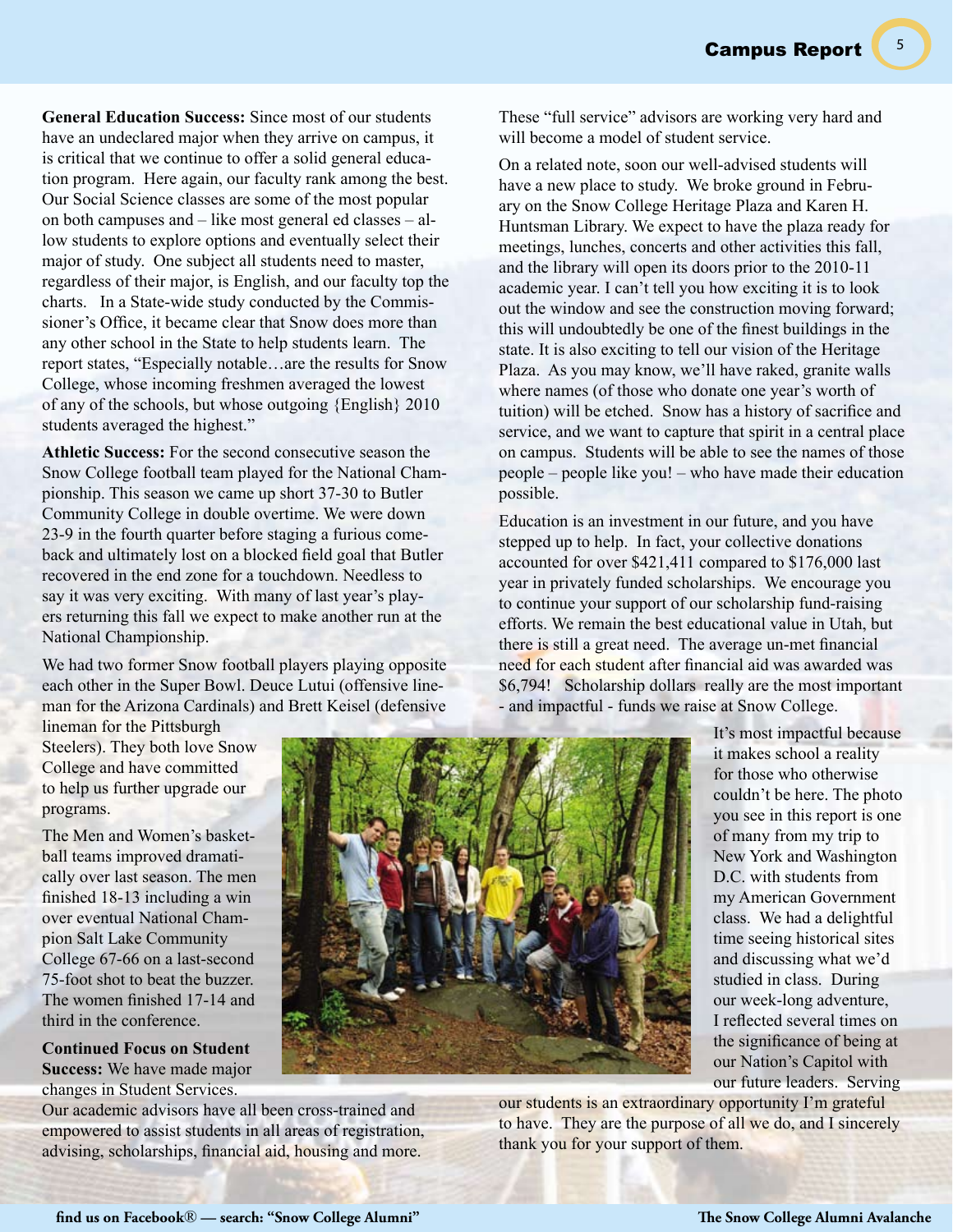

#### The Julliard Drama Intensive

June 8-12, 2009

http://www.snow.edu/artreach/

#### **435-283-7478**

6

**The Snow College Department of Theatre Arts** is pleased to offer your students an exceptional opportunity for summer study with advanced students from The Juilliard School on the campus of Snow College,

#### **The Juilliard Drama Intensive** will be an occasion for



middle to high school-age students interested in exploring the realm of the actor to study under the guidance of current Juilliard Drama Students. The drama intensive will offer classes in scene study, voice and speech, movement, improvisation and creativity in rigorous group

sessions. The goal of the intensive is to empower student artists through the exploration of theatrical tools that will enrich future endeavors in the artistic field and beyond.

## TRADITIONAL BUILDING

Historic Landscaping...................June 17-19 Windsor Chair Making...............June 22-26 Old World Skills in Wales............July 29-Aug 5 NEW! Gravestone Restoration....August 20-22

#### Alumni are invited to participate! **www.snow.edu/tbsi**

#### **Contact:**

Joan Shand 435 283 7572 or Russel Mendenhall, Director 435 283 7575 office / 801 319 9279 cell

# It's SNOWing at Raging Waters!

During the hot summer, a day to cool off in the Snow probably sounds pretty good. Well, on Saturday June 27 it's SNOWing at Raging Waters! The Salt Lake water park has teamed up with Snow College to offer a great rate for all day passes for students, alumni and friends of Snow.

Just go to the Snow College booth out front of the waterpark instead of the ticket window to get an all-day passport for \$12, almost half price! Snow also will be giving out free food and prizes.

Call 1-800-848-3300 or visit **www.snow.edu** for more information

Visit Raging Waters online at **www.ragingwatersutah.com**

# SNOW COLLEGE HORNE SCHOOL OF MUSIC

## **2009 Summer Concert Series**

**June 24 - The Five Browns** Utah's premier piano quintet. All Juilliard graduates.

#### **June 26 - Carol Wincenc** Juilliard concert flutist and professor.

#### **June 27 / July 2- Manhattan to the Mountains Chamber Music Festival Faculty Concerts**

Performers are faculty from Manhattan School of Music from NY; Milan, Italy Conservatory of Music; Juilliard School of Music; New York Philharmonic Orchestra Members; Universities of Utah and Arkansas.

#### **July 7 - Juilliard Student Faculty Concert**

**July 10 - Juilliard Jazz Workshop Faculty Concert**  Including Carl Allen, Drums; Ben Wolfe, Bass; Benny Green, Piano; Rodney Jones, Guitar; Ron Blake, Saxophone; Scott Wilson, Trumpet; Jay Lawrence, Drums/ Percussion; & Rich Dixon, Guitar.

#### **For information and/or tickets call: 435.283.7478**

#### SNOW COLLEGE ATHLETICS presents



the First Annual Badger Classic and Auction

> **For information and/or registration forms contact**

**Kevin White:** (801) 319-9030 or kevin.white@snow.edu

MONDAY June 29, 2009 OAKRIDGE COUNTY CLUB Farmington, Utah

#### **JOIN THE BADGER NATION!**

#### **Entry Fee Includes:**

- Continental Breakfast
- Green Fees w/ labeled Cart
- Printed Scorecards
- **Lunch**
- **Hole Prizes**
- Range Balls
- **Celebrity Players**
- Tee-Package **Snacks**
- **Entry Fee:** \$500 per Team / \$150 per individual

**Sponsorships:** Begin at \$250

**Check In/Tee Times:**  7:00 AM Check In / 8:00 AM Shotgun Start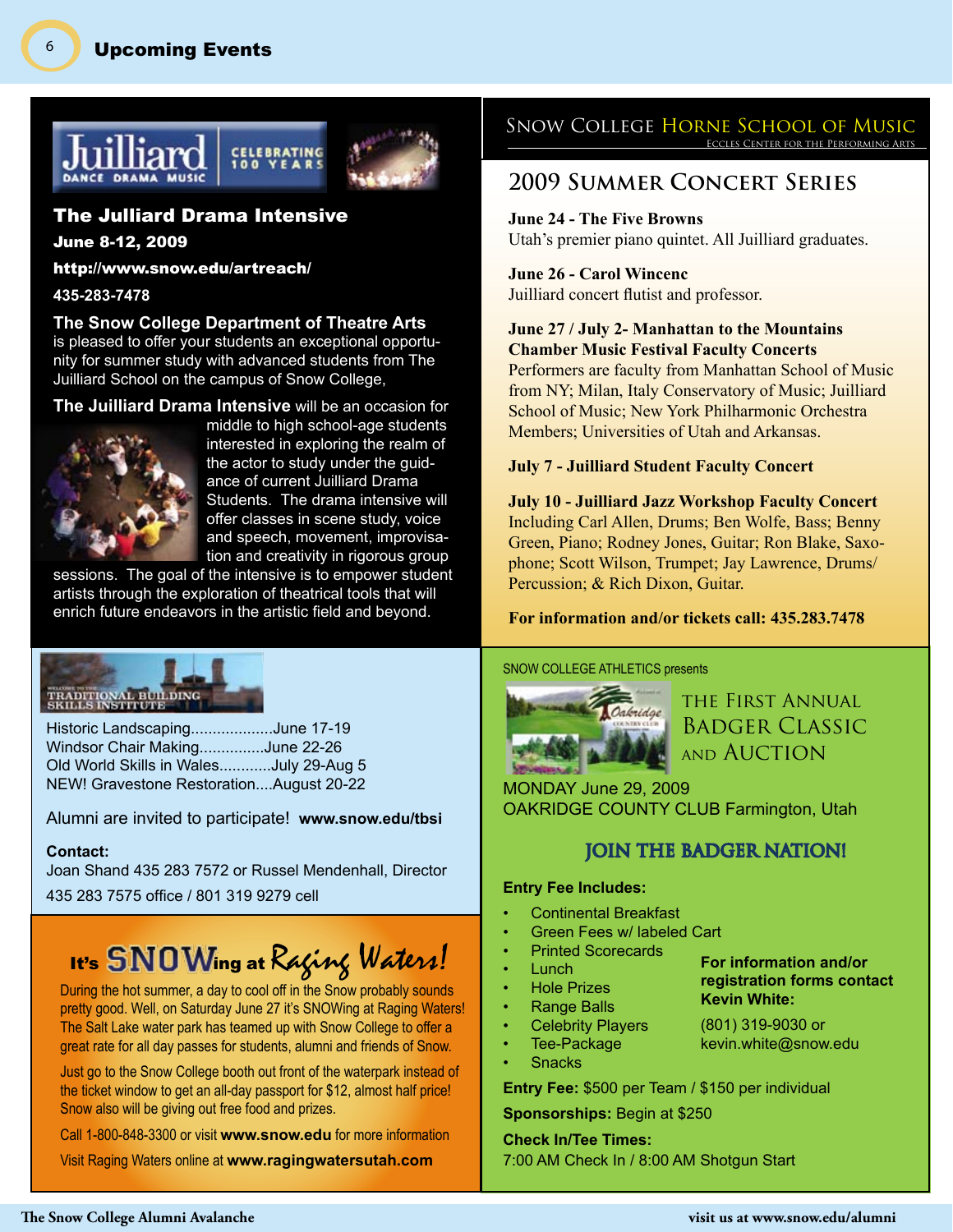$(7)$ 

| <b>Date</b>              | <b>Time</b> | <b>Location</b>                         | <b>Event</b>                                                                                                                                                                                                                                                                                                                                                       |
|--------------------------|-------------|-----------------------------------------|--------------------------------------------------------------------------------------------------------------------------------------------------------------------------------------------------------------------------------------------------------------------------------------------------------------------------------------------------------------------|
| $6/1 - 2$<br>$6/8 - 9$   | 9-11 am     | Snow College Activity Center            | Jr. Badger Basketball Camp Grades K-2: Call 435.864.7587 for more information                                                                                                                                                                                                                                                                                      |
| 6/3                      | $9:00$ am   | Ephraim City Four Plex                  | Snow College Softball Tryouts: Call 435.283.7020 for more information                                                                                                                                                                                                                                                                                              |
| $6/3 - 6$                |             | Sevier Valley Center                    | State Cinderella: http://www.svc.snow.edu                                                                                                                                                                                                                                                                                                                          |
| 6/5                      | 7:30 pm     | Jorgensen Concert Hall                  | Inouye Sisters Piano Concert<br>http://www.sanpetemessenger.com/storys/5-13-09/lifestyle5-13-09-3.html                                                                                                                                                                                                                                                             |
| $6/5 - 6$<br>$6/12 - 13$ |             | Snow College Activity Center            | 2009 Badger Jamboree Basketball Camp: Call 435.864.7587 for more information<br>All high school levels welcome                                                                                                                                                                                                                                                     |
| $6/8 - 12$               |             | Snow College Theatre Arts<br>Department | The Juilliard Drama Intensive<br>http://www.snow.edu/artreach/                                                                                                                                                                                                                                                                                                     |
| $6/9 - 11$               |             | Snow College Activity Center            | Badger Girls Individual Basketball Camp: Call 435.864.7587 for more information                                                                                                                                                                                                                                                                                    |
| $6/12 - 13$              |             | Snow College                            | Men's Passing 7 on 7 Football Camp: Call 435.283.7025 for more information                                                                                                                                                                                                                                                                                         |
| 6/16                     | 11 am-4 pm  | Snow College                            | Men's Walk-on Basketball Camp: Call 435.283.7032 for more information                                                                                                                                                                                                                                                                                              |
| $6/17 - 18$              |             | Snow College                            | TBSI: Historic Landscaping www.snow.edu/tbsi                                                                                                                                                                                                                                                                                                                       |
| 6/20                     | 7:00 pm     | Sevier Valley Center Arena              | Xtreme Combat Fighting: http://www.svc.snow.edu                                                                                                                                                                                                                                                                                                                    |
| $6/22 - 26$              |             | Snow College                            | TBSI: Windsor Chairmaking www.snow.edu/tbsi                                                                                                                                                                                                                                                                                                                        |
| 6/24                     |             | Snow College Eccles Center              | The Five Browns - Utah's premier piano quintet                                                                                                                                                                                                                                                                                                                     |
| $6/24 - 7/3$             |             | Snow College Horne School<br>of Music   | Manhattan goes to the Mountains Chamber Music Festival and School<br>http://www.snow.edu/music/ManhattanWorkshop.html                                                                                                                                                                                                                                              |
| 6/26                     |             | Snow College Eccles Center              | Carol Wincenc - Julliard concert flutist and professor                                                                                                                                                                                                                                                                                                             |
| 6/27                     |             | Provo, UT                               | It's Snowing at Raging Waters! Just go to the Snow College booth out front of the<br>waterpark instead of the ticket window to get an all-day passport for \$12. Snow also will be<br>giving out free food and prizes. See you there!<br>Call 1-800-848-3300 or visit www.snow.edu for more information.<br>Visit Raging Waters online at www.ragingwatersutah.com |
|                          |             | Snow College Eccles Center              | Manhattan to the Mountains Chamber Music Festival Faculty Concert                                                                                                                                                                                                                                                                                                  |
| 6/28                     |             | Sevier Valley Center                    | Independence Program: http://www.svc.snow.edu                                                                                                                                                                                                                                                                                                                      |
| 6/29                     | 7/8 am      | Farmington, UT                          | The First Annual Badger Classic and Auction, Oakridge Country Club                                                                                                                                                                                                                                                                                                 |
| $6/29 -$<br>7/1          |             | Snow College                            | Men's Individual Football Camp: Call 435.283.7025 for more information                                                                                                                                                                                                                                                                                             |
| $7/1 - 2, 4$             |             | Sevier Valley Center                    | Field of Stars: http://www.svc.snow.edu                                                                                                                                                                                                                                                                                                                            |
| 7/2                      |             | Snow College Eccles Center              | Manhattan to the Mountains Chamber Music Festival Faculty Concert                                                                                                                                                                                                                                                                                                  |
| $7/5-9$                  |             | Snow College                            | Men's Team Football Camp: Call 435.283.7025 for more information                                                                                                                                                                                                                                                                                                   |
| $7/6 - 9$<br>$7/13 - 16$ |             | Snow College                            | Coach O's Badger Hoop Camps (ages 8-16)<br>Call 435.283.7032 for sign up information                                                                                                                                                                                                                                                                               |
| $7/6 - 11$               |             | Snow College Horne School<br>of Music   | Julliard at Snow College Jazz Rhythm Section Workshop<br>http://www.snow.edu/music/JuilliardWorkshop.html                                                                                                                                                                                                                                                          |
| 7/7                      |             | Snow College Eccles Center              | <b>Julliard Student Faculty Concert</b>                                                                                                                                                                                                                                                                                                                            |
| 7/10                     |             | Snow College Eccles Center              | Julliard Jazz Workshop Faculty Concert                                                                                                                                                                                                                                                                                                                             |
| 7/18                     |             | Sevier Valley Center Arena              | Xtreme Combat Fighting: http://www.svc.snow.edu                                                                                                                                                                                                                                                                                                                    |
| $7/29 - 8/5$             |             | Wales, UK                               | TBSI: Old World Skills in Wales www.snow.edu/tbsi                                                                                                                                                                                                                                                                                                                  |
| 8/19                     |             | Snow College                            | <b>Fall Semester Begins</b>                                                                                                                                                                                                                                                                                                                                        |
| 8/20-22                  |             | Snow College                            | TBSI: Gravestone Restoration www.snow.edu/tbsi                                                                                                                                                                                                                                                                                                                     |
| 8/29                     | 8:00 pm     | Scottsdale, AZ                          | Badger Football: Snow College @ Scottsdale<br>http://www.snowbadgers.com/football/schedule.shtml                                                                                                                                                                                                                                                                   |